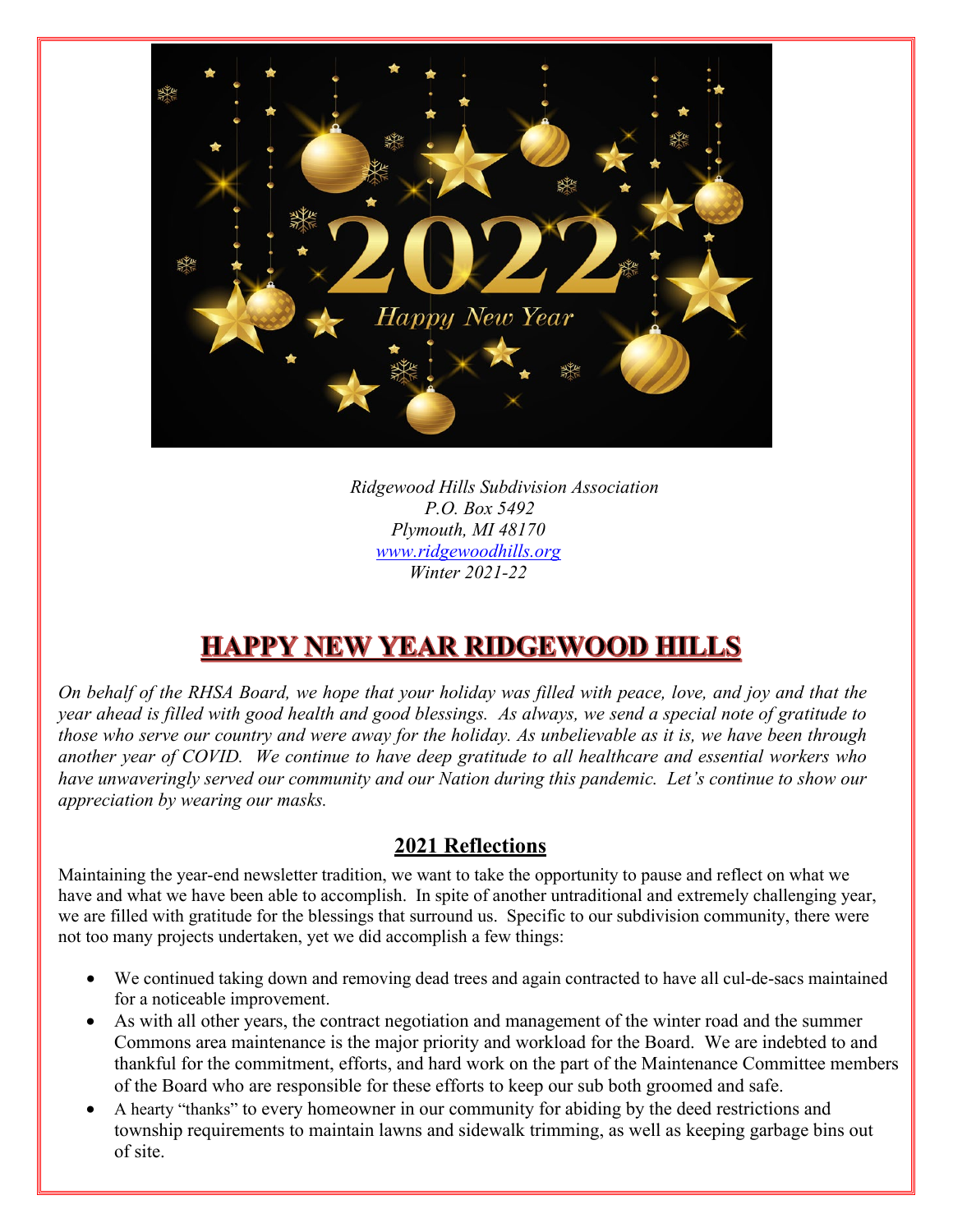• A significant undertaking of the AUI drain inspection, cleaning, and repair has been completed. This was a fairly large expenditure, with just over \$33,000 spent to-date. **PLEASE NOTE: The total cost of this work will be shared by the homeowners whose property is part of the drain. We expect the final bill in the coming weeks and will plan to distribute the individual bills shortly thereafter.** 

The Board is continually looking for ways to cost-effectively maintain and improve our neighborhood and create opportunities to spend time together as neighbors. We welcome the engagement, suggestions, and volunteerism of all homeowners in this effort. If you have some time or talent to contribute, please thoughtfully consider joining the Board or even just volunteering to help with a specific project. All participation is welcomed and appreciated.

### **General Updates**

- $\Box$  The week of January 10<sup>th</sup> will be the last yard waste pick-up until the first full week in April. <u>Reminder:</u> Plymouth Township does not do curbside leaf pick-up. All yard waste must be bagged or in a trash container with a yard waste sign.
- Christmas trees will be collected January  $3^{rd}$  January  $14^{th}$  during normal trash pick-up day. Here are a few tips on Christmas tree disposal:
	- \* Be sure to remove all tinsel, garland and non-organic materials from the tree.
	- \* Do NOT place the tree in a plastic disposal bag.
	- \* Place the tree with the trunk facing the street for easy collection.

#### **BREAKING NEWS!!!!!!**

#### $\Box$  2021 Dues

- \* After holding dues flat last year, dues for 2022 will increase 2.7% and are set at \$190.00, payable by March  $31<sup>st</sup>$  to avoid a late fee. Dues received late will need to include a \$30.00 late fee.
- We are very pleased to announce that, at the request of many residents, we can now offer an online payment option for dues payments!! Our treasurer, Mike DiSalvo, worked with Cheddarup to set up a an account and custom page for Ridgewood Hills. The link is noted on our website as well as here for your reference: [https://rhsa-2022.cheddarup.com](https://rhsa-2022.cheddarup.com/)

Payments made via e-check do not incur a service fee. Payments made with a credit or debit card will incur a service fee. Checks can also be sent directly to RIDGEWOOD HILLS SUBDIVISION ASSOCIATION at P. O. Box 5492, Plymouth, MI, 48170.

#### **Winter Is Here!**

#### **Friendly reminders for the season:**

- When the snow comes, please keep your vehicles in your driveway or garage so that the streets can be plowed efficiently.
- $\Box$  Residents use our sidewalks during the winter as snow and ice accumulation can be a serious safety hazard. **Please remember to shovel, clear, and/or salt the sidewalks for safe passage.**
- $\Box$  Plymouth Township requires that all sidewalks be cleared within 24 hours, and infractions can result infines of \$85 per day. When clearing your driveway and sidewalk of snow please do not to throw snow into the street. We all need to work together to make our streets, sidewalks and driveways more passable and safer.
- **If you are going out of town for a few days or somewhere warmer for the winter season, please be sure to make arrangements to have ice and snow removed from your sidewalks within the 24-hour time limit**. We also recommend you use timers for both inside and outside lights which will help your home appear lived in, thereby reducing the possibility of break-ins. The lights not only protect your residence but also your neighbors around you.

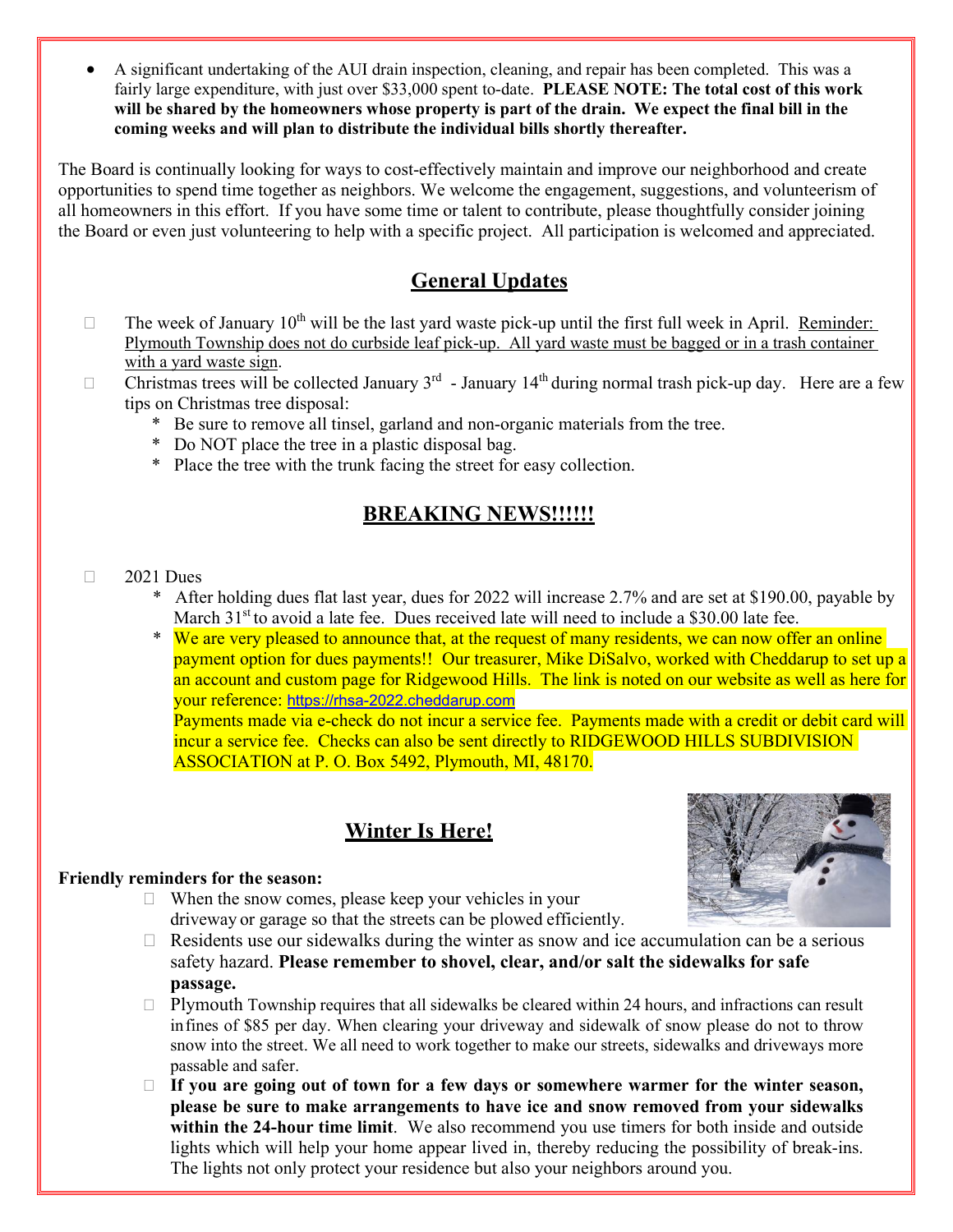$\Box$  Please watch the storm drains in the streets near your homes and in your back yards. Keep them clear of debris and leaves to prevent storm water runoff from turning into ice. This can cause flooding due to water backup and ice accumulation.



## **Maintenance Corner/Sub Improvement Updates**

The maintenance team continues to work hard to keep our sub in great shape. Thank you for managing the landscaping and snow removal throughout the year and ensuring that our drains remain in good condition!



- **January 2022**  $17<sup>th</sup>$ : MLK Day (Banks and Post Offices will be closed)
- **February 2022**  $11<sup>th</sup> - 13<sup>th</sup>$ : Plymouth Ice Festival (Downtown Plymouth)
	- 14<sup>th</sup> Last day to pay winter taxes without penalty Valentine's Day

21st - President's Day

# **A Little Comic Relief**

Three sons left home, went out on their own and prospered. Getting back together, they discussed the gifts that they were able to give to their elderly mother for her  $90<sup>th</sup>$  birthday.

The first said: "I built a big house for our mother."

The second said: "I sent her a Mercedes with a driver."

The third said: "I've got you both beat. You know how Mom enjoys the Bible and you know she can't see very well. I sent her a brown parrot that can recite the entire Bible. It took twenty monks in a monastery 12 years to teach him. I had to pledge to contribute \$100,000 a year for twenty years but it was worth it. Mom just has to name the chapter and verse, and the parrot will recite it."

Soon thereafter, Mom sent out her letters of thanks.

She wrote to the first son: "Milton, the house you built is too big. I live in only one room, but I have to clean the whole house."

She wrote to the second son: "Marvin, I am too old to travel. I stay home all the time, so I never used the Mercedes and the driver is so rude."

She wrote to the third son: "Dearest Melvin, you were the only son to have the good sense to know what your mother likes. The chicken was delicious!"